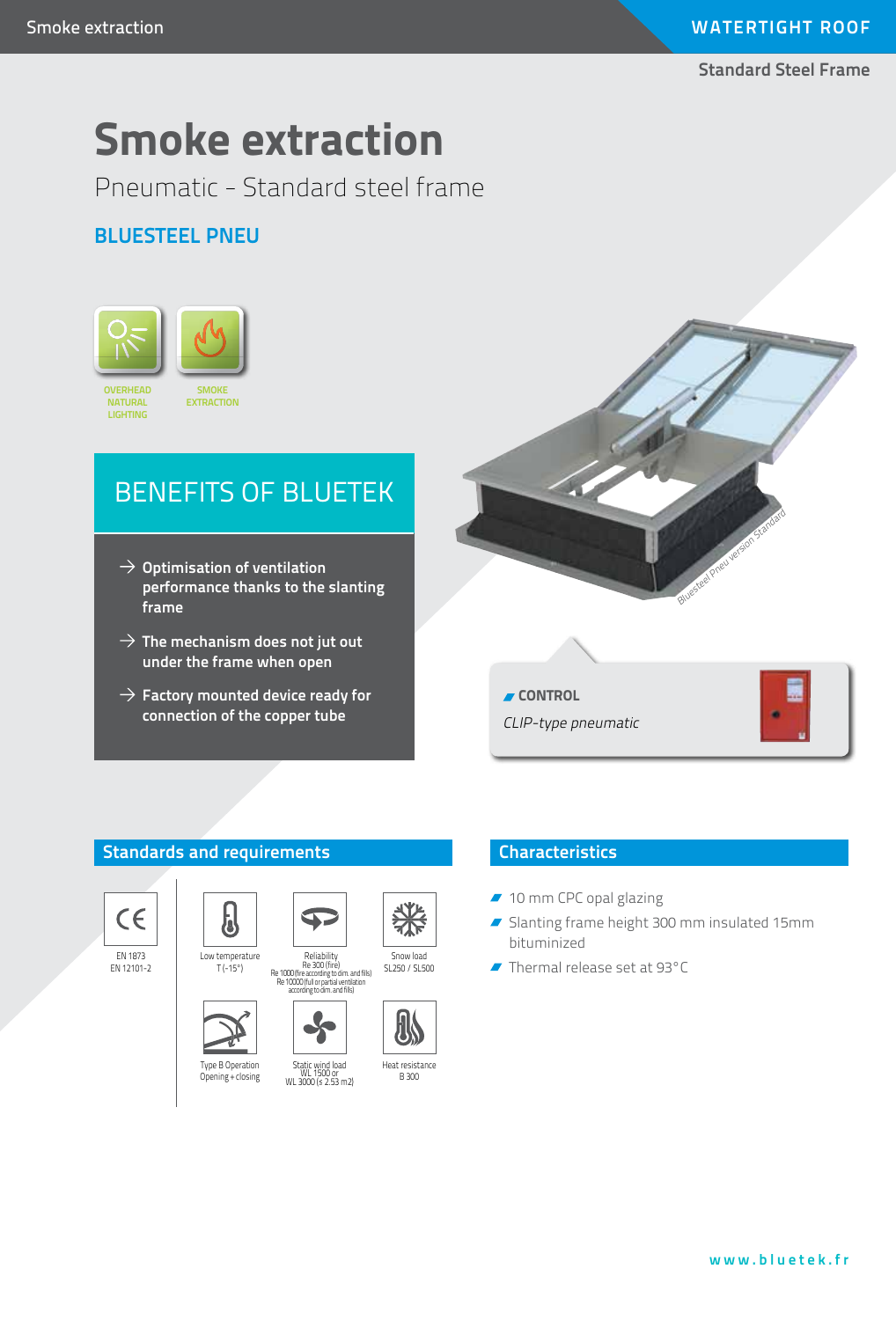# **Smoke Extraction | Pneumatic - Standard Steel Frame BluesteEL PNEU**

#### **Technical characteristics**

|                                            | <b>Dimensions</b>                                    |                                                                     |                                          | Performances                           |      |                                 | Characteristics       |                         |                          |                               |                       |                          |                       |  |
|--------------------------------------------|------------------------------------------------------|---------------------------------------------------------------------|------------------------------------------|----------------------------------------|------|---------------------------------|-----------------------|-------------------------|--------------------------|-------------------------------|-----------------------|--------------------------|-----------------------|--|
| Commercial                                 | Light<br>measurements<br>(top cavity)<br>L x W in cm | <b>Dimension</b><br>in $cm C \times D$<br>(see section<br>opposite) | Av                                       | Aa<br>(useable area) in m <sup>2</sup> |      | <b>Operating pressure (bar)</b> |                       |                         |                          | Volume of jacks in litres (L) |                       |                          |                       |  |
| measurements<br>(roof cavity)<br>L/W in cm |                                                      |                                                                     | (geo-<br>metrical<br>surface)<br>in $m2$ |                                        |      | CPC 10, 16                      |                       | CAIS. DD <sup>(1)</sup> |                          | CPC 10,16                     |                       | CAIS. DD <sup>(1)</sup>  |                       |  |
|                                            |                                                      |                                                                     |                                          | Std                                    | Max  | SL 250 <sup>(2)</sup>           | SL 500 <sup>(2)</sup> | SL 250 <sup>(2)</sup>   | SL 500 <sup>(2)</sup>    | SL 250 <sup>(2)</sup>         | SL 500 <sup>(2)</sup> | SL 250 <sup>(2)</sup>    | SL 500 <sup>(2)</sup> |  |
| 90/90                                      | 80 x 80                                              | 464 x 1018                                                          | 0.81                                     | 0.50                                   | 0.60 | 15                              | 20                    | $\sim$                  | $\overline{\phantom{0}}$ | 0.73                          | 0.73                  | $\overline{\phantom{0}}$ |                       |  |
| 100/100                                    | 90 x 90                                              | 490 x 1115                                                          | $\mathbf{1}$                             | 0.62                                   | 0.74 | 15                              | 20                    |                         |                          | 0.73                          | 0.73                  |                          |                       |  |
| 110/110                                    | 100 x 100                                            | 516 x 1212                                                          | 1.21                                     | 0.75                                   | 0.90 | 15                              | 25                    | 20                      | 15                       | 0.73                          | 0.73                  | 0.73                     | 1.43                  |  |
| 120/120                                    | 110 x 110                                            | 542 x 1308                                                          | 1.44                                     | 0.89                                   | 1.07 | 15                              | 25                    | 20                      | 15                       | 0.73                          | 0.73                  | 0.73                     | 1.43                  |  |
| 130/130                                    | 120 x 120                                            | 567 x 1405                                                          | 1.69                                     | 1.03                                   | 1.27 | 15                              | 25                    | 20                      | 15                       | 0.83                          | 0.83                  | 0.83                     | 1.63                  |  |
| 140/140                                    | 130 x 130                                            | 593 x 1501                                                          | 1.96                                     | 1.20                                   | 1.47 | 20                              | 20                    | 25                      | 20                       | 0.83                          | 1.63                  | 0.83                     | 1.63                  |  |
| 150/150                                    | 140 x 140                                            | 619 x 1598                                                          | 2.25                                     | 1.37                                   | 1.69 | 25                              | 20                    | 15                      | 25                       | 0.83                          | 1.63                  | 1.63                     | 1.63                  |  |
| 160/160                                    | 150 x 150                                            | 645 x 1695                                                          | 2.56                                     | 1.56                                   | 1.95 | 25                              | 25                    | 20                      | 25                       | 1.63                          | 1.63                  | 1.63                     | 2.10                  |  |
| 170/170                                    | 160 x 160                                            | 671 x 1791                                                          | 2.89                                     | 1.73                                   | 2.20 | 15                              | 25                    | 15                      | 25                       | 2.32                          | 2.32                  | 2.32                     | 2.32                  |  |
| 180/180                                    | 170 x 170                                            | 697 x 1888                                                          | 3.24                                     | 1.88                                   | 2.46 | 15                              | 25                    | 20                      | 25                       | 2.32                          | 2.32                  | 2.32                     | 2.93                  |  |
| 190/190                                    | 180 x 180                                            | 723 x 1984                                                          | 3.61                                     | 2.02                                   | 2.45 | 20                              | 25                    | 20                      |                          | 2.32                          | 2.93                  | 2.32                     |                       |  |
| 200/200                                    | 190 x 190                                            | 749 x 2081                                                          | 4                                        | 2.16                                   | 2.72 | 20                              |                       | 25                      |                          | 2.32                          |                       | 2.32                     |                       |  |
| 100/140                                    | 90 x 130                                             | 490 x 1115                                                          | 1.4                                      | 0.85                                   | 1.05 | 15                              |                       | 20                      |                          | 3.60                          |                       | 3.60                     |                       |  |
| 100/150                                    | 90 x 140                                             | 490 x 1115                                                          | 1.5                                      | 0.92                                   | 1.13 | 20                              |                       | 20                      |                          | 3.60                          |                       | 3.60                     |                       |  |
| 100/200                                    | 90 x 190                                             | 490 x 1115                                                          | $\overline{2}$                           | 1.20                                   | 1.50 | 15                              | 25                    | 20                      | 25                       | 1.43                          | 1.43                  | 1.43                     | 1.43                  |  |
| 120/140                                    | 110 x 130                                            | 542 x 1308                                                          | 1.68                                     | 1.02                                   | 1.26 | 25                              | 20                    | 25                      | 20                       | 0.83                          | 1.63                  | 0.83                     | 1.63                  |  |
| 120/160                                    | 110 x 150                                            | 542 x 1308                                                          | 1.92                                     | 1.17                                   | 1.44 | 25                              | 25                    | 15                      | 25                       | 0.83                          | 1.63                  | 1.63                     | 2.10                  |  |
| 120/170                                    | 110 x 160                                            | 542 x 1308                                                          | 2.04                                     | 1.24                                   | 1.53 | 25                              | 25                    | 15                      | 25                       | 0.83                          | 1.63                  | 1.63                     | 2.10                  |  |
| 120/180                                    | 110 x 170                                            | 542 x 1308                                                          | 2.16                                     | 1.32                                   | 1.62 | 15                              | 25                    | 20                      | 25                       | 1.63                          | 1.63                  | 1.63                     | 2.10                  |  |
| 120/200                                    | 110 x 190                                            | 542 x 1308                                                          | 2.4                                      | 1.44                                   | 1.80 | 15                              | 25                    | 20                      | 25                       | 1.63                          | 1.63                  | 1.63                     | 2.10                  |  |
| 120/220                                    | 110 x 200                                            | 542 x 1308                                                          | 2.64                                     | 1.58                                   | 1.98 | 20                              | 25                    | 20                      | 25                       | 1.63                          | 2.10                  | 1.63                     | 2.10                  |  |
| 120/240                                    | 110 x 230                                            | 542 x 1308                                                          | 2.88                                     | 1.73                                   | 2.16 | 20                              | 25                    | 25                      | 25                       | 1.63                          | 2.10                  | 1.63                     | 2.10                  |  |
| 120/250                                    | 110 x 240                                            | 542 x 1308                                                          | $\overline{\mathbf{3}}$                  | 1.56                                   | 2.13 | 20                              | 25                    | 25                      |                          | 1.63                          | 2.10                  | 1.63                     |                       |  |
| 140/160                                    | 130 x 150                                            | 593 x 1501                                                          | 2.24                                     | 1.37                                   | 1.68 | 20                              | 25                    | 20                      | 25                       | 1.63                          | 2.10                  | 1.63                     | 2.10                  |  |
| 140/200                                    | 130 x 190                                            | 593 x 1501                                                          | 2.8                                      | 1.65                                   | 2.10 | 20                              | 25                    | 25                      |                          | 1.63                          | 2.10                  | 1.63                     |                       |  |
| 150/200                                    | 140 x 190                                            | 619 x 1598                                                          | 3                                        | 1.77                                   | 2.25 | 20                              | 25                    | 20                      | 25                       | 2.32                          | 2.93                  | 2.32                     | 2.93                  |  |
| 160/200                                    | 150 x 190                                            | 645 x 1695                                                          | 3.2                                      | 1.86                                   | 2.43 | 20                              | 25                    | 25                      |                          | 2.32                          | 2.93                  | 2.32                     |                       |  |

*(1) CAIS: Standard insulated aluminium hood, DD: Double Dome (2) SL 250: altitude 0-400 m / SL 500: altitude 400-800 m*

*— not available*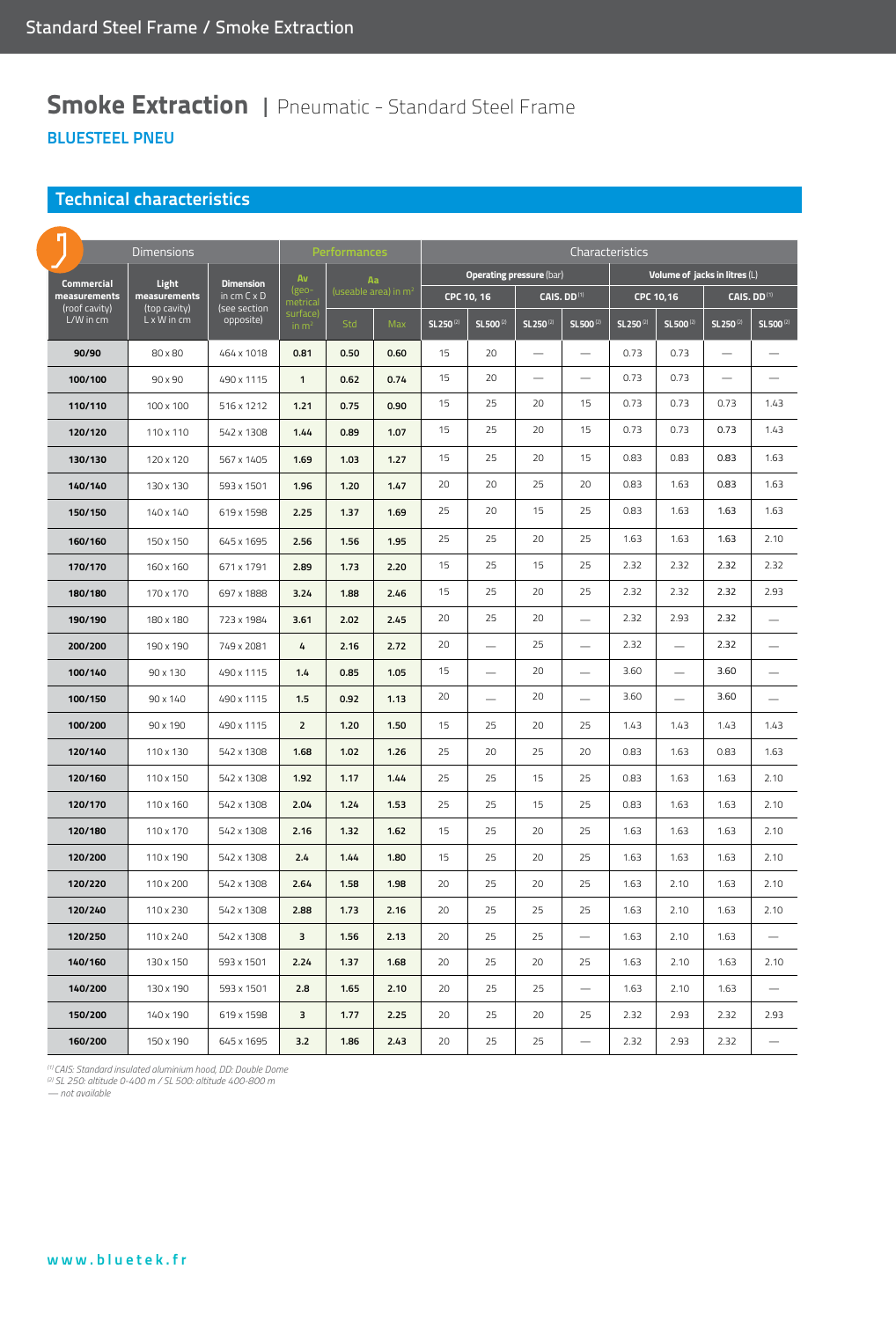**Smoke Extraction** | Pneumatic - Standard Steel Frame **BluesteEL PNEU**

#### **Technical sections**